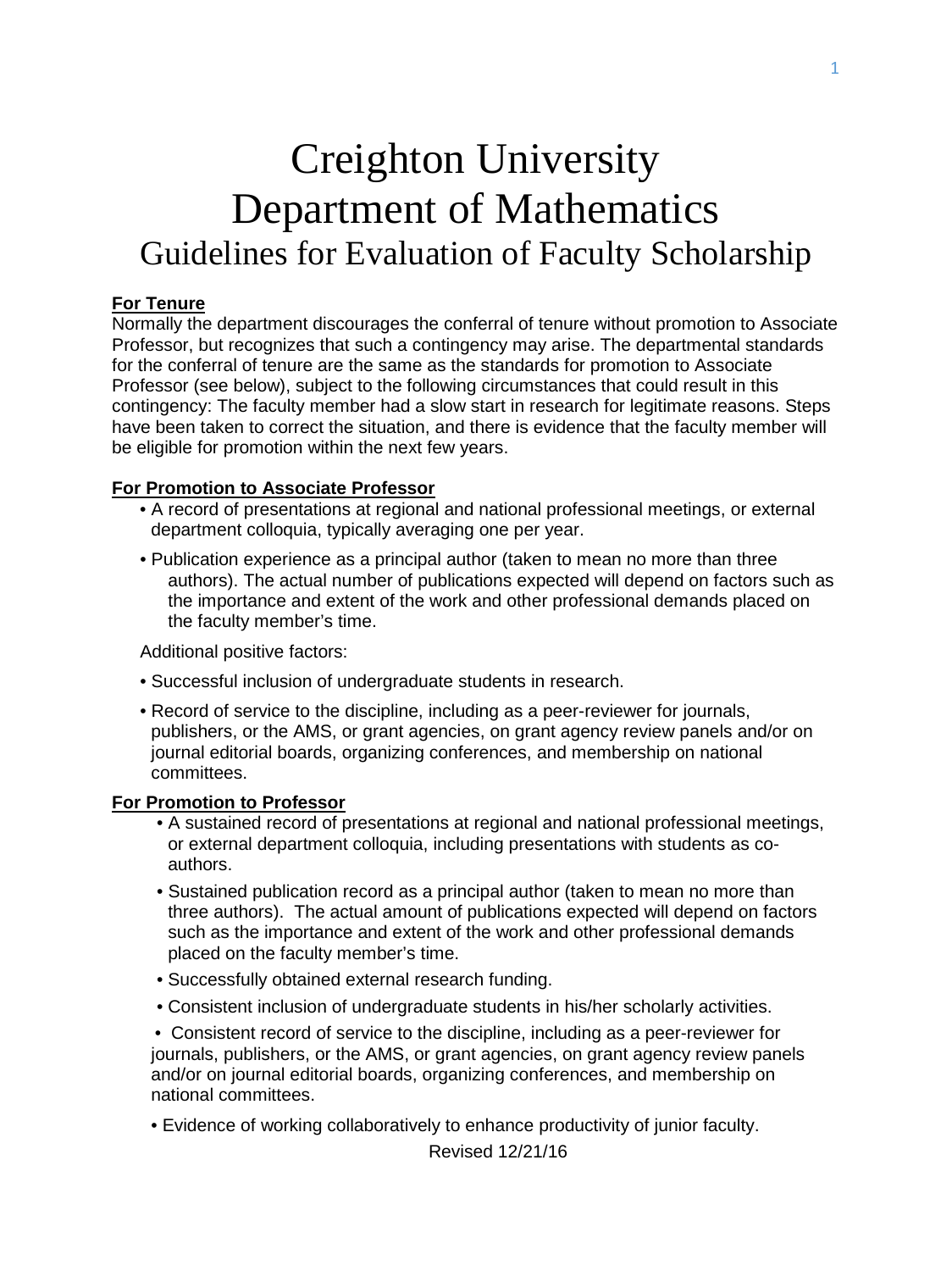## **Note**

Scholarship is stimulated and advanced by interaction among a community of scholars. It is expected, therefore, that the results of a faculty member's scholarly activity will be communicated through papers presented at professional meetings and eventually through peer-reviewed publication. This encompasses all discipline-related work including new methods and improvements for mathematics teaching as well as research in the various specialties of mathematics.

The following are examples of scholarly activity of mathematics faculty, listed in the approximate order of decreasing weight. They are provided here as a guide for evaluating a candidate's scholarly activity.

Research Activity Typical for Early Career Faculty

- Authoring a refereed article accepted or published in a recognized journal of mathematics or a related area.
- Mentoring an undergraduate research project with results published in a reviewed undergraduate mathematics journal.
- Presenting an invited presentation in an area of one's competence at a national professional meeting.
- Receiving a grant or scholarship from an external funding agency for the support of one's research or other scholarly activity.
- Receiving a local or intramural award in recognition of outstanding research or scholarship.
- Mentoring an undergraduate research project that results in a student poster presentation, talk, or paper.
- Making a presentation dealing with an area of one's competence at a significant meeting of peers.
- Authoring a significant original contribution (such as a chapter) to an edited published work on mathematics or a related area.
- Mentoring undergraduate research projects.
- Receiving an intramural grant for research or scholarship.
- Authoring a non-refereed paper, review or abstract published in a recognized mathematics journal.
- Attending a meeting of a regional or national professional organization.